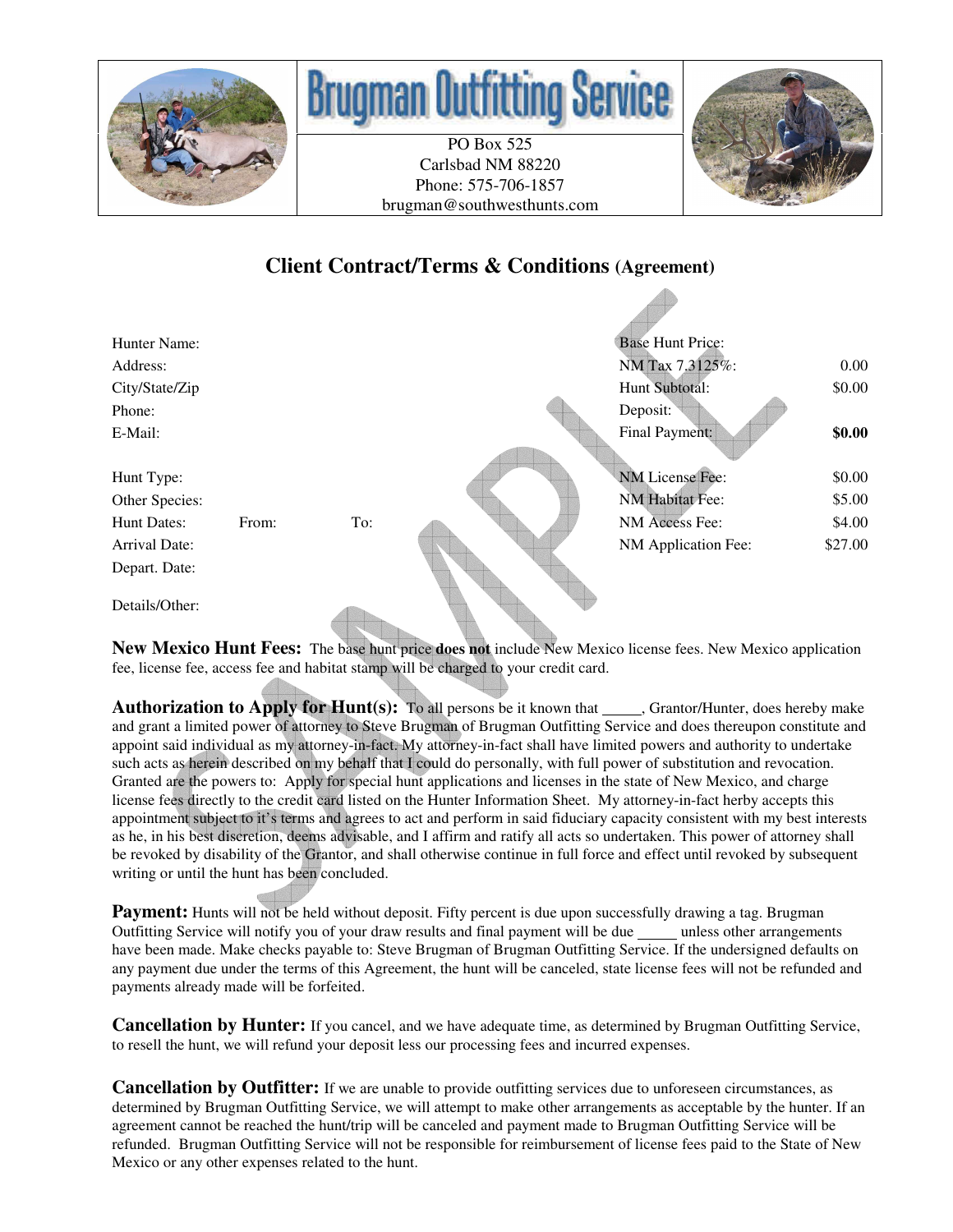### Brugman Outfitting Service: Client Contract/Terms & Conditions

**Legal Jurisdiction:** All matters pertaining to the validity, construction and effect of this Agreement shall be governed by the laws of the State of New Mexico. It is agreed that the proper jurisdiction and venue for any legal dispute which may arise concerning this Agreement shall be in the New Mexico Fifth Judicial District Court in Carlsbad, New Mexico.

**Hunts Include:** Unless other arrangements are made, all big game hunts are based on 2 hunters per 1 guide.

**Hunts Do Not Include:** Personal items, weapon, meat processing or shipping, taxidermy costs (including preparation, shipping, crates, etc.) or travel other than field transportation.

#### **Items to Bring:**

**Wounded Animals:** If the hunter wounds an animal, the hunt will be suspended to locate the wounded animal. If the wounded animal has not been recovered within 24 hours, the hunt will resume and the hunter can shoot another animal. If the hunter wounds a second animal, the hunt will be over and the remainder of the hunt time will be devoted to looking for the second wounded animal.

**Physical Condition:** Hunts may require travel by foot or vehicle in rugged terrain and/or inclement weather conditions. Hunter acknowledges that a certain level of physical conditioning is required and assumes full responsibility for his/her fitness for the activity. Hunter further acknowledges that his/her physical condition, as assessed by Brugman Outfitting Service, may impact hunt conditions and quality.

**Alcohol Consumption:** Brugman Outfitting Service will not provide any alcoholic beverages in the field or at camp/lodging. There will be no alcohol consumption while in the field and no excessive alcohol consumption at the camp.